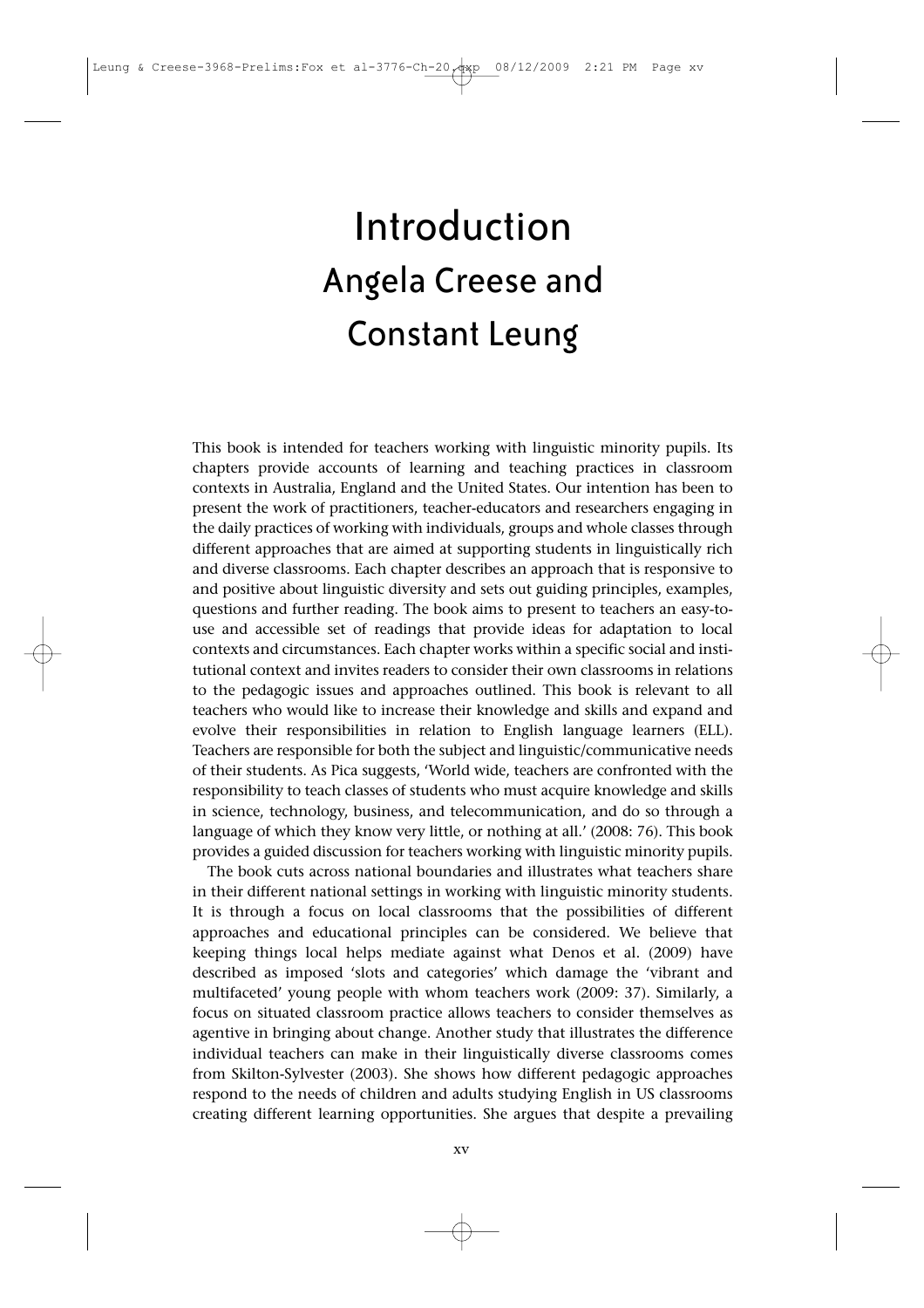### xvi ENGLISH AS AN ADDITIONAL LANGUAGE

language-as-a problem (Ruiz, 1984) orientation in US schools, teachers are able to create equitable educational practices for linguistically diverse students locally in their own classrooms. In the Skilton-Sylvester study teachers achieved this by adopting a positive and proactive stance towards the use of the Khmer language and culture in their classrooms. We hope the chapters in this book will also provide teachers with a sense of possibility and agency in creating learning opportunities for their students.

Another aspect shared across the chapters is an overarching competitive education system which underscores strong academic performance and emphasizes assessment in the subject matter, success in which allows students future educational opportunities (Stoller 2008). Language learning thus happens in an environment that is focused on subject curriculum. Stoller (2008: 65) argues that 'The integration of content and language-learning objectives presents challenges for policy makers, program planners, curriculum designers, teachers, materials writers, teacher educators, teacher supervisors, test writers, and learners.' These challenges run across all the national contexts described in this book. These include how best to align subject curriculum matter with language structures and functions and how best to sequence and select these language items from within a rich subject curriculum. The chapters share the common focus of education in compulsory school classrooms where young people have the dual aim of language learning and subject curriculum content.

As well as sharing understandings across national boundaries, there are also features that are unique to each. Terminology differs and chapter authors use various terms for describing learners, teachers and practices. These include English language learners (ELL), English as an additional language (EAL) pupil, bilingual students and English as a second language (ESL) learners, 'low literacy' learners, support teachers, EAL/ESL teachers, reading teachers. We have avoided trying to standardize these terms across the different chapters as we recognize that their development is context dependent, reflecting political debates about social practices in each national context. They reflect ideologies debated and contested in different national contexts. Moreover, different policy trajectories have created a whole range of policy acronyms particular to national contexts and we have made the decision to let these stand in each chapter with the author introducing and explaining specific terms where necessary.

The chapters presented in this book are about practice informed and guided by literature. They are accounts illustrating different pedagogic approaches grounded in specific classroom contexts. In each chapter local circumstances are described while simultaneously illustrating a particular orientation and approach to working with students learning English as an additional language (EAL) or second language (ESL) or bilingual students maintaining and enriching their community languages. These approaches include communicative approaches, bilingual approaches, content-based instructional approaches, sociocultural approaches and collaborative approaches. Each chapter provides a descriptive account of classroom life and invites the reader to extend this to their own classrooms in plausible and meaningful ways. We do not revisit earlier debates on 'approach', 'method' and 'technique'. Rather we orientate to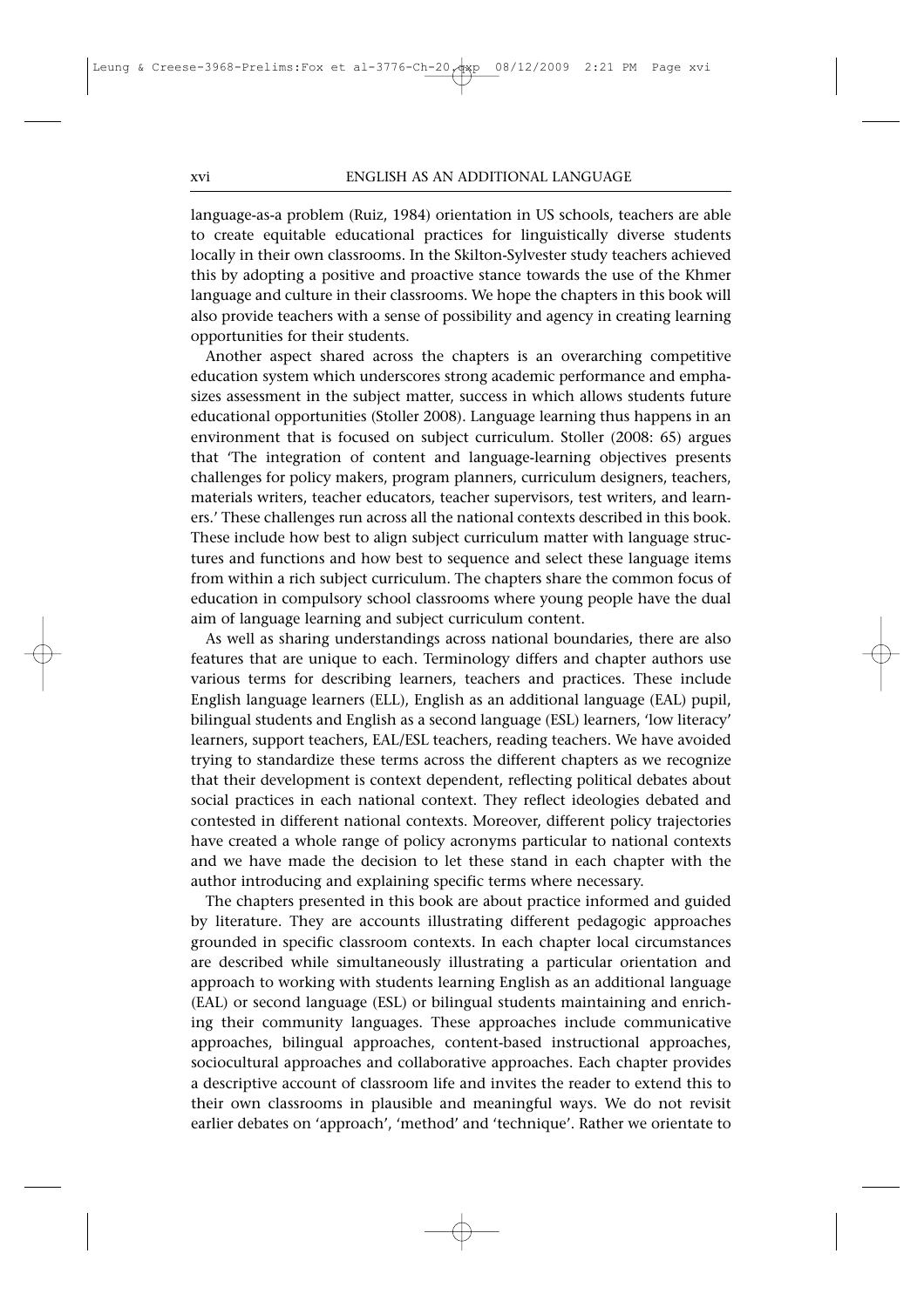## INTRODUCTION xvii

recent work by Kumaravadivelu (2003) and arguments for postmethod pedagogy (see below). We will see in the chapters that follow authors taking up positions around the boundaries of the approaches they outline, with some viewing this as useful while others seeing the dangers.

# **Situated approaches to pedagogy: the postmethod condition**

Our understanding of 'approach' views teachers as critical and reflective practitioners who adopt situated responses to their classroom contexts rather than taking up 'method packages'. In fact, current thinking describes the 'futility of searching for a method' (Kumaravadivelu, 2003: 23). Kumaravadivelu describes the term 'method' as limiting because it sets up hierarchies through which 'experts' in the field tell 'practitioners' what they should be doing. Rather, he suggests we should be seeking local and agentive responses to our classroom contexts based on guiding principles that build on our local and global social knowledge. He points out, 'The term *methods*, as currently used in the literature on second and foreign language (L2) teaching, does not refer to what teachers actually do in the classroom; rather it refers to established methods, conceptualized and constructed by experts in the field' (2003: 24). He describes several limitations of the concept of 'method' itself (2003: summarized from 28–30):

*Over-idealization of the concept and context*: Because methods are based on idealized concepts and geared towards idealized contexts they can never capture or visualize all the teaching needs, wants, and situations in advance. This means that teachers will not find situation-specific solutions in any one method. In other words, teachers need to be eclectic and adaptive in responding to their own students and their classroom needs.

*Overly crude categories and boundaries*: Kumaravadivelu explains how methods get caught up in what he describes as a 'whirlwind of fashion' (2003: 28). When this happens practitioners can end up adopting entrenched positions around the different approaches which do not necessarily help them to respond to their own local teaching and learning needs. Loyalty to one particular method can result in inflexible approaches as teachers align themselves to one rather than another method.

*Failure to recognize 'eclectism' and pragmatism*: This last limitation of 'method' presents the dangers of not thinking widely and broadly in terms of local needs. Because classroom teachers find it almost impossible to use any of the established methods as designed and delivered to them, they need to adapt. Kumaravadivelu argues they should adopt an eclectic approach that draws on whatever practical and intellectual resources teachers have available to them. However, Kumaravadivelu points out that the 'eclectic method' is rarely recognized or described in ELT Methods books.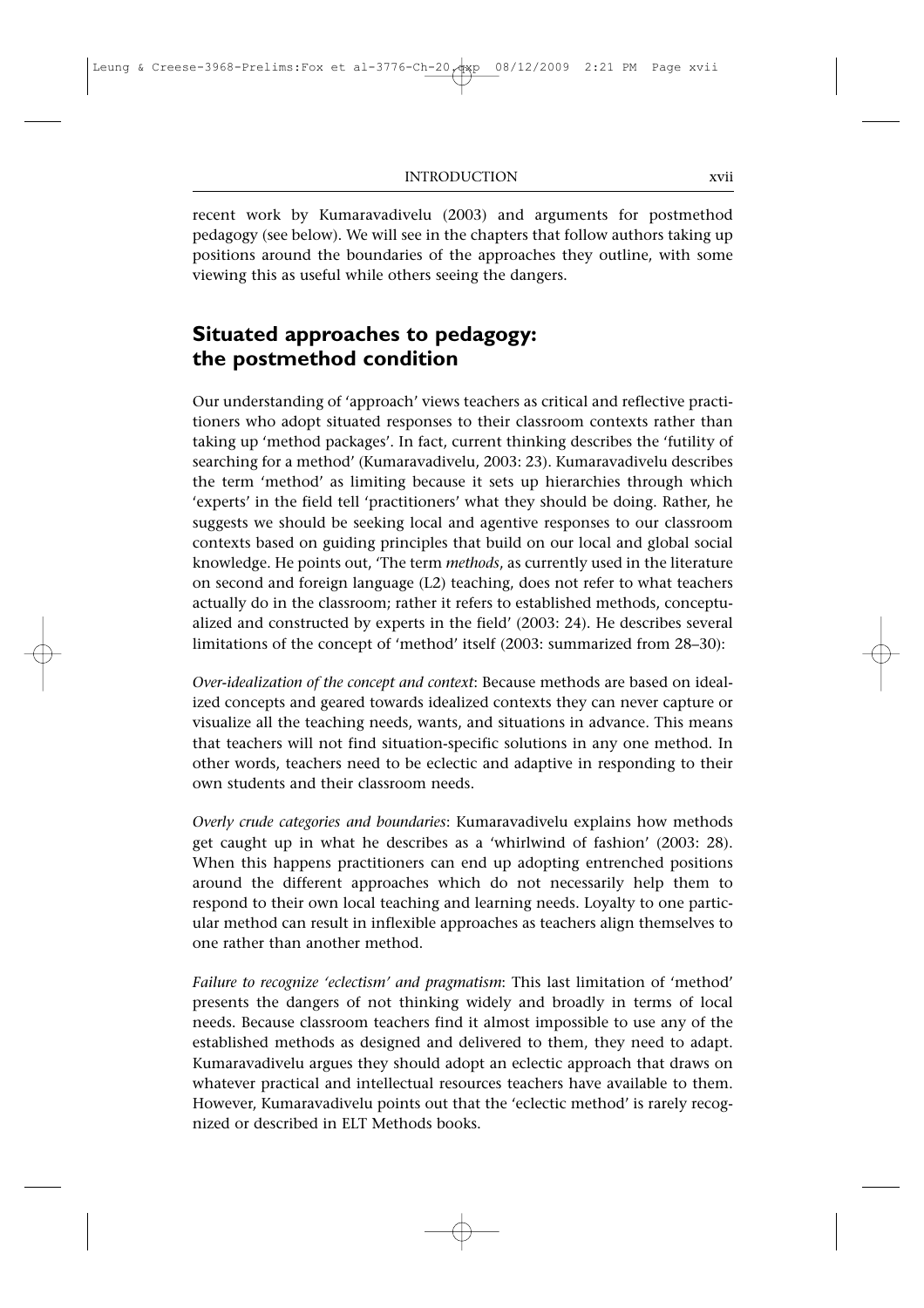### xviii ENGLISH AS AN ADDITIONAL LANGUAGE

This kind of argumentation leads Kumaravadivelu away from 'methods' towards what he calls the 'postmethod condition' (2003: 32–3). The postmethod condition signifies three interrelated attributes. First, it signifies a search for an alternative to method rather than an alternative method. While alternative methods are primarily products of top-down processes, alternatives to method are mainly products of bottom-up processes. According to Kumaravadivelu, the postmethod condition empowers practitioners to construct 'personal theories of practice' (2003: 33). Second, the postmethod condition signifies teacher autonomy which he describes as the ability of teachers to know how to develop a critical approach in order to self-observe, self-analyse, and self-evaluate their own teaching practice. The benefits of teacher autonomy are that teachers shape their own desired change and provide better opportunities for their students. The third attribute of the postmethod condition is principled pragmatism. Kumaravadivelu describes this as practice that sees the teacher responding to the immediacy of the local teaching context. We might think of this as teachers acknowledging their own values, beliefs and theories that come to shape their own pedagogic practices.

As described above, Kumaravadivelu describes the postmethod condition as a theory of practice in which macrostrategies should be used as principles to guide teachers working with students learning a second or additional language. These macrostrategies are 'derived from historical, theoretical, empirical and experiential insights related to L2 learning and teaching' (2003: 38). Kumaravadivelu describes these macrostrategies as providing a general plan or a broad set of guidelines for generating one's own situation-specific microstrategies or classroom techniques. Thus macrostrategies are always supplemented with microstategies, which are responses to local circumstances. Kumaravadivelu lists ten macrostrategies. They are produced in full below (2003: 39–40). In the chapters that follow we see many of these macrostrategies illustrated in action as well as microstrategies particular to specific classrooms. In listing the macrostrategies below we also provide an example from one of the chapters in this book to illustrate the key point behind each macrostrategy. Each chapter contains a plethora of further examples.

*Maximize learning opportunities*: This macrostrategy envisages teaching as a process of creating and utilizing learning opportunities, a process in which teachers strike a balance between their role as managers of teaching acts and their role as mediators of learning acts. In Chapter 6 we see how two different teachers in two different classrooms use the pedagogical structure of 'Reciprocal Teaching' to mediate the joint learning aims of language and subject content. The teachers balance the curriculum so that both a language and content focus is possible while addressing the management of all the different needs of the students in their classes.

*Minimize perceptual mismatches*: This macrostrategy emphasizes the recognition of potential perceptual mismatches between intentions and interpretations of the learner; the teacher; and the teacher-educator. In Chapter 2 we learn how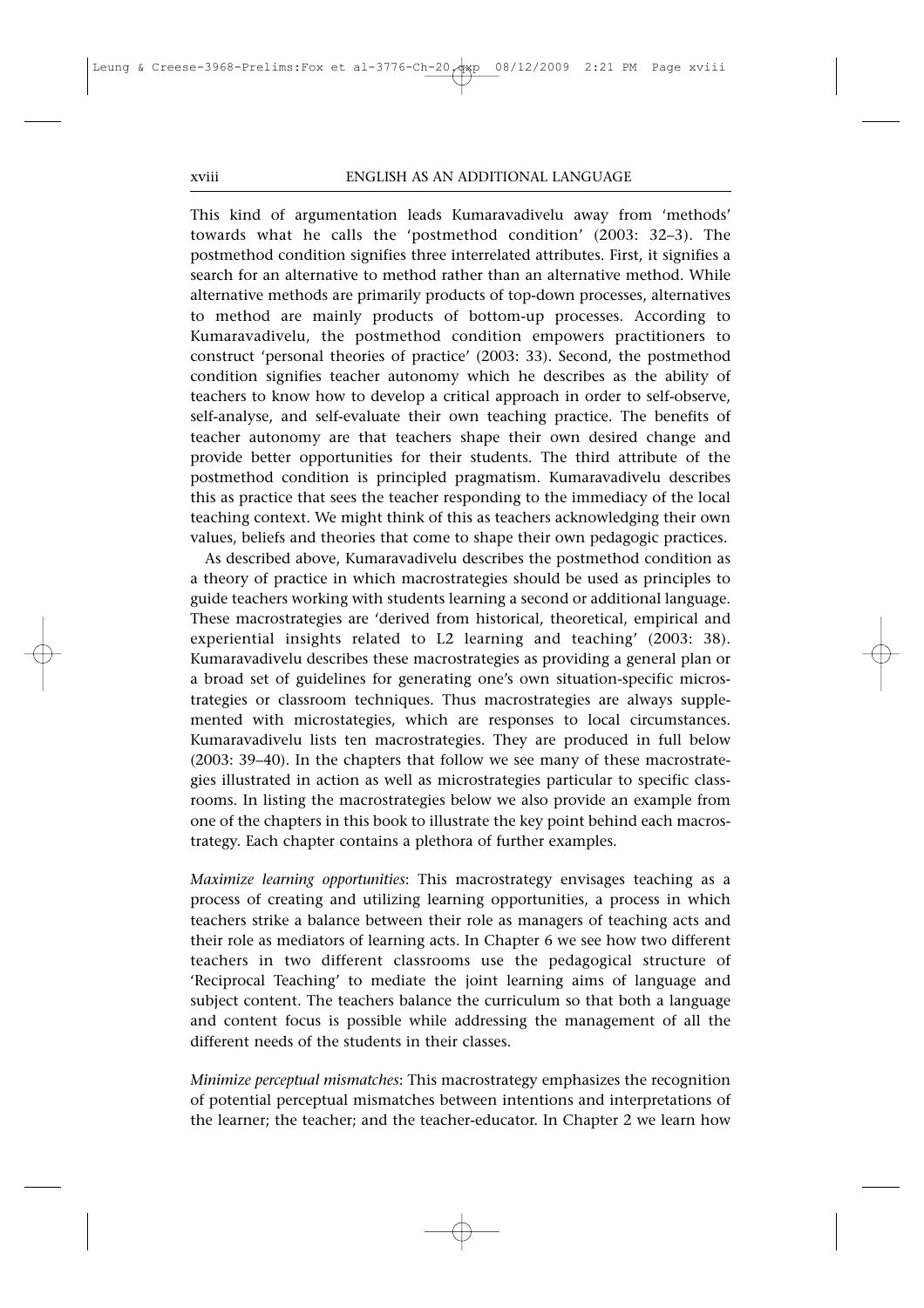# INTRODUCTION xix

inclusive pedagogies, unless properly resourced with appropriate teacher expertise and knowledge may fail the very students they set out to support. Mismatches between the rhetoric of inclusion and the sometimes excluding practices of classroom life illustrate how linguistically diverse students learning English as an additional language might suffer.

*Facilitate negotiated interaction*: This macrostrategy refers to meaningful learnerlearner, learner-teacher classroom interaction in which learners are entitled and encouraged to initiate topics and talk, not just react and respond; Chapters 2 and 5 describe how teachers in partnerships bring different interactional possibilities and opportunities for teaching and learning in the way they interact with students. Chapter 7 shows how teachers with different specialisms, for example EAL and subject teachers use language differently in working with linguistically diverse students and discusses the possibilities of different interactional styles.

*Promote learner autonomy*: This macrostrategy involves helping learners learn how to learn, equipping them with the means necessary to self-direct and selfmonitor their own learning; Chapter 7 provides positive examples of how teachers can bring together learning from the home with learning at school so that young people come to view their own experiences as valuable in shaping their own development.

*Foster language awareness*: This macrostrategy refers to any attempt to draw learners' attention to the formal and functional properties of their L2 in order to increase the degree of explicitness required to promote L2 learning. Chapter 3 describes approaches that show one particular student becoming aware of the language and subject knowledge necessary in order to progress in her examinations. This chapter shows how a teacher can make explicit the language required for examination success.

*Activate intuitive heuristics* and *contextualize linguistic input:* These two macrostratesies are both concerned with the importance of providing rich textual data so that learners can infer and internalize underlying rules governing grammatical usage and communicative use. They highlight how language usage and use are shaped by linguistic, extralingusitic, situational and extrasituational contexts. These two macrostrategies are exemplified in Chapter 6 which shows how teachers make connections between language content and linguistic knowledge, illustrating along the way how teachers can use texts for meeting the dual learning aims of language usage and communicative use. A focus on language allows for a focus on both grammar and its role in meaning-making.

*Integrate language skills*: This microstrategy refers to the need to holistically integrate language skills traditionally separated and sequenced as listening, speaking, reading and writing. Chapter 5 shows the importance of holistic integration but also the dangers of subsuming the individual language skills within the subject curriculum paradigm which in many classrooms does not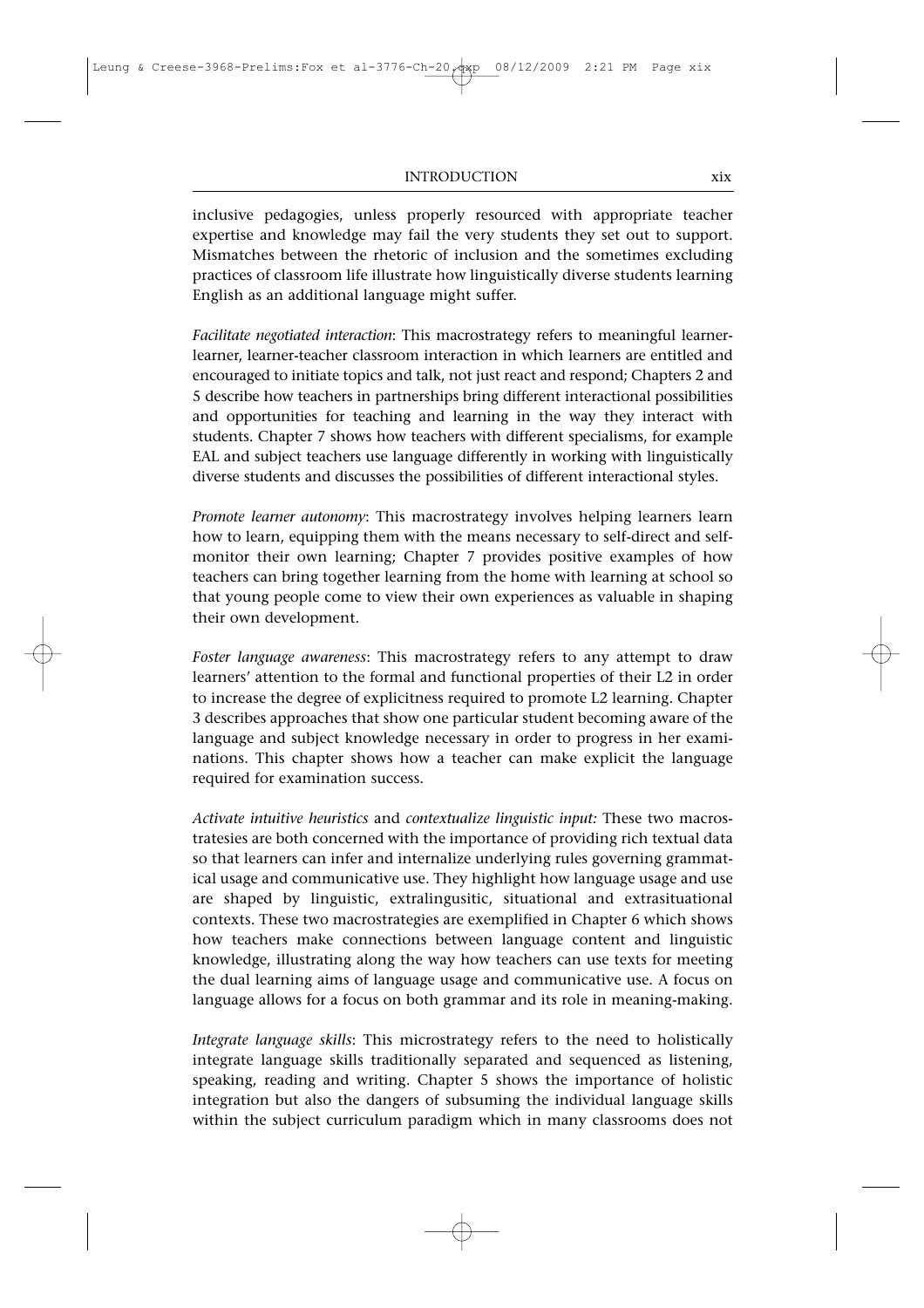### xx ENGLISH AS AN ADDITIONAL LANGUAGE

allow an opportunity for a language focus. When this happens, the traditional skills are holistically integrated into the subject focus but are often lost entirely as the teacher engages in subject transmission.

*Ensure social relevance*: This macrostrategy refers to the need for teachers to be sensitive to the societal, political, economic and educational environment in which L2 learning and teaching take place. Chapter 7 illustrates how classroom practices must draw in the outside worlds of their students and bring these into the classroom to create more equal learning environments which validate and represent students' cultural and social experiences. Chapter 4 illustrates how the wider social and political context in Australia has created the need for a nuanced response to a particular group of students described as 'low literacy'. Chapter 4 shows how the educational response needs to take into account the experiences of these learners whose histories are those of disrupted education.

*Raise cultural consciousness*: This macrostrategy emphasizes the need to treat learners as cultural informants so that they are encouraged to engage in a process of classroom participation that puts a premium on their power/knowledge. Chapter 8 articulates the importance of affirming identities, promoting bilingualism and fostering integration as central to every level of decision-making in the classroom. The chapter emphasizes the importance of responding to the linguistic and cultural diversity of bilingual students in our classrooms as a positive resource.

# **Method dogma**

Kumaravadivelu's framework of principles, macrostrategies and microstrategies are proposed to counter what some have called the dogma of methods (McKay, 2002). The application of methods 'carte blanche' leads to unthinking teachers (see Leung and Creese, Concluing Remarks). Shohamy (2006) has described how teachers can serve as soldiers of the system carrying out orders without questioning policy and the ideologies and agendas behind it. Van Deusen-Scholl (2008: xvii) suggests that teachers should view themselves as part of the bigger social and political picture and 'the multiple goals and purposes of language education within plurilingual/pluricultural environments'. McKay (2002) points to the importance of considering teacher beliefs and values and argues that this needs to be the starting point in considering what methods might work in any particular classroom. Quoting Prabhu (1990), McKay suggests that we start with what is *plausible* for the teacher. This is because teachers bring a subjective interpretation to their teaching context and make sense of the method through their own sense of plausibility. As McKay puts it (2002: 116):

This sense of plausibility is influenced by teachers' own experience in the past as learners, by their experience of teaching, and by their exposure to one or more teaching methods. A method then, for Prabhu is 'a highly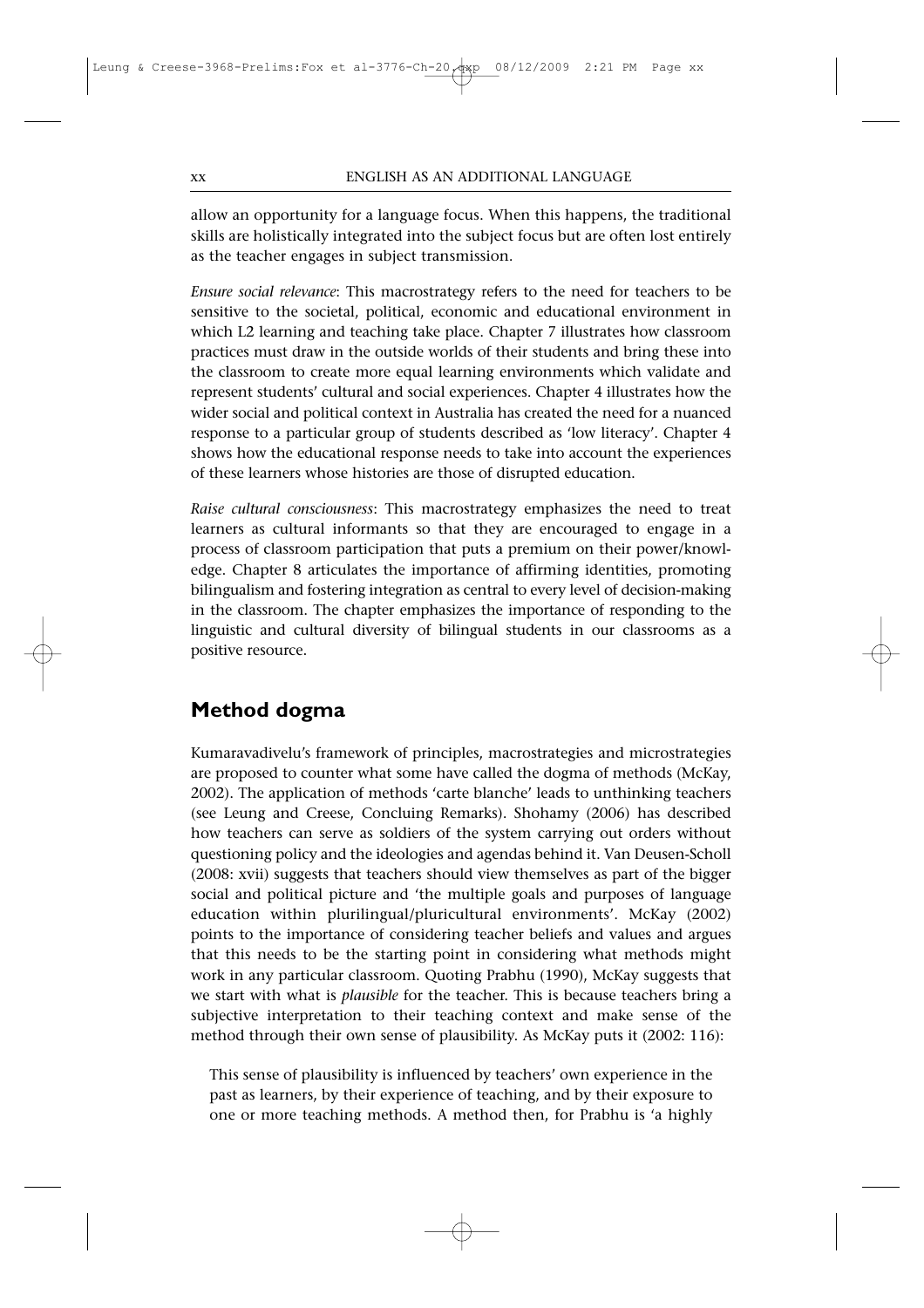## INTRODUCTION xxi

developed and highly articulated sense of plausibility (1990: 175). Thus, 'the best method varies from one teacher to another, but only in the sense that it is best for each teacher to operate with his or her own sense of plausibility at any given time' (ibid: 175–6).

The literature we have reviewed here reinforces the importance of local interpretations of theory and research for producing responsive classrooms through informed practice. It places teachers at the centre of their classrooms in creating cultures of learning that are meaningful and plausible to them and therefore to their students. This view offers those of us working in linguistically diverse educational contexts proactive and local strategies for shaping our classrooms. It emphasizes the ability of practitioners to change and transform settings. It asks us to think local and consider how our own practices as teachers and researchers will figure in the lives of the students we work with. Kramsch and Sullivan describe this as 'global thinking, local teaching' (1996: 200).

All of the eight chapters that follow document a theory into practice approach and show it in action. Each chapter describes a different context but all share the aim of exemplification. They illustrate language educators drawing on applied linguistic research to illuminate and solve problems they encounter in their practice (Kramsch, 2008). They describe many of the challenges faced by teachers in educational contexts which typically view linguistically diverse classrooms as sites of social problems rather than sites of social resource (Ruiz, 1984). The chapters offer contextualized accounts of teachers' resistance to negative constructions of linguistic diversity and provide examples of response, personalization and differentiation. They show teachers addressing common and individual needs of their diverse students.

Chapter 1 comes from Constant Leung who outlines the principles and interpretations of communicative language teaching (CLT). He provides an overview of the theoretical influences on CLT and describes how this has been interpreted in practice particularly in English schools. In this chapter the functional perspective inherent in CLT, in which language is viewed as performing a set of different functions, is described. Leung considers CLT's relevance to subject content teaching and its conduciveness for EAL development. His chapter introduces four chapters that show learning and teaching contexts broadly influenced by the CLT paradigm. Although it has been seriously critiqued, CLT continues to have a tremendous influence on all language teaching fields of research, policy and practice (EAL, EFL, ESL, MFL<sup>1</sup> and community languages). Over 20 years ago, Swan expressed his concern about the communicative language teaching (CLT) canon.

Along with its many virtues, the Communicative Approach unfortunately has most of the typical vices of an intellectual revolution: it over-generalizes valid but limited insights until they become virtually meaningless; it makes exaggerated claims for the power and novelty of its doctrines; it misrepresents the currents of thought it has replaced; it is often characterized by serious intellectual confusions; it is choked with jargon. (Swan 1985: 2 cited in McKay, 2002: 111; also see Leung, 2005 for a further discussion.)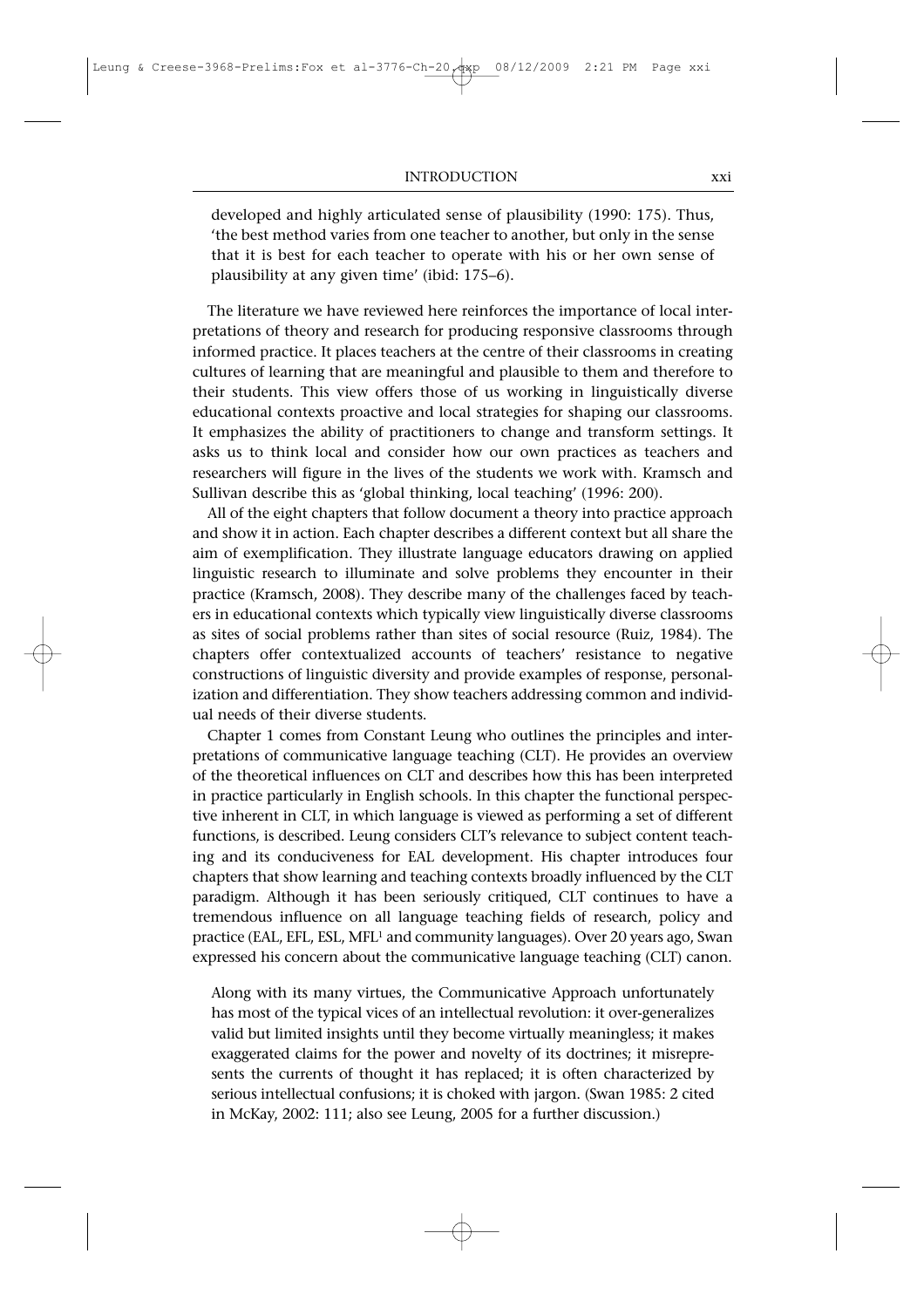xxii ENGLISH AS AN ADDITIONAL LANGUAGE

While CLT's limitations have become increasingly clear its relevance to those teaching languages is still hugely important. Van Deusen-Scholl describes new avenues in CLT approaches.

New approaches have attempted to address these concerns while maintaining a communicative focus, emphasizing a highly interactive learning environment, and increasingly providing a more authentic context for learning. Several authors point out the limitations of the ways communicative language teaching has been applied as too utilitarian and suggest new perspectives which take into consideration the social and cultural context. (Van Deusen-Scholl, 2008: xiv)

The chapters that follow show how CLT influences are moulded and shaped by both local and wider social contexts. Frank Monaghan considers the mainstream classroom as a site for language learning. He provides a historical, social and political account of current policy and outlines how teachers and teaching, and learners and learning are conceptualized in policy. The chapter considers what teacher professional knowledge and skills are involved in working with students learning English as an additional language (EAL) and makes important points about teacher collaboration, pedagogy and knowledge. Manny Vazquez uses an extended anecdote to consider the relevance of research evidence. He places himself and his student Mona at the heart of the chapter in a process of discovery and reflection. Using research evidence produced by Lynne Cameron (2002) he exemplifies how he adapts and responds to his student's vocabulary learning needs from within the national assessment system. Alan Williams describes what English as a second language (ESL) teachers need to know when responding to a particular group of students who face significant challenges in Australian schools. Williams shows how 'low literacy' ESL learners need particular responses beyond those typically labelled ESL. Using theory that views literacy as social practice, he shows how teachers can respond to both the autonomous and ideological dimensions of literacy. Angela Creese investigates how certain pedagogies come to have more power and authority than others. She does this by analysing the interactions of different teachers working with different students. Candace Harper, Kimberly Cook and Carol James describe the integration of content and language in American classrooms. Using an instruction technique called reciprocal teaching they illustrate how two different classrooms balance content and language learning aims. The chapter shows how the two teachers activate and develop students' background knowledge, increase participation and make connections in discussions of text. The chapter considers factors that affect teachers' ability to respond to the dual demands of language and content foci. Margaret Hawkins describes a sociocultural approach to language teaching and learning. She shows the importance of considering language use as situated in the community. Hawkins illustrates the importance of schools valuing and validating all the languages and cultures of its community and goes on to illustrate how teachers might achieve this. She demonstrates this through introducing the reader to two fictional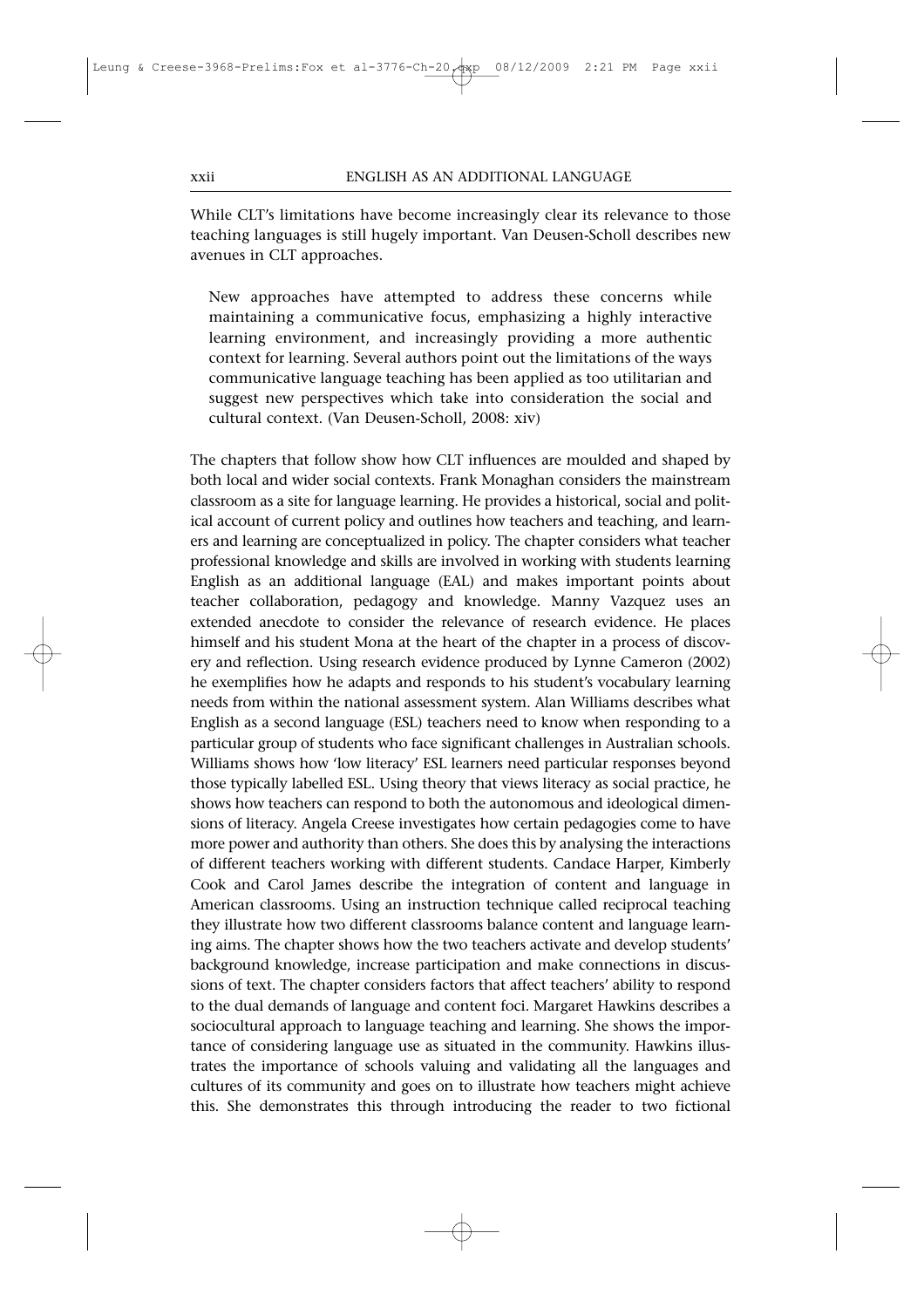# INTRODUCTION xxiii

students who are being inducted into different school projects. Hawkins shows some of the challenges that might arise for these students and considers how teachers might respond. De Jong and Freeman Field describe bilingual approaches in education and show how educators can achieve quality schooling for bilingual learners through the use of three principles: affirming linguistic and cultural identities; promoting additive bilingualism; and fostering integration. Like the previous chapters, they illustrate these principles in practice through accounts of classroom life.

# **Note**

1 English as an additional language, English as foreign language, English as a second language, modern foreign language.

# **References**

Cameron, L. (2002) 'Measuring vocabulary size in English as an additional language', *Language Teaching Research*, 6 (2): 145–73.

- Denos, C., Toohey, K., Neilson, K. and Waterston, B. (2009) *Collaborative Research in Multilingual Classrooms.* Clevedon: Multilingual Matters.
- García, O. (2005) 'Positioning heritage languages in the United States', *The Modern Language Journal*, 89: 601–5.
- Hornberger, N. H. (2001) 'Multilingual literacies, literacy practices, and the continua of biliteracy', in M. Martin-Jones and K. Jones (eds), *Multilingual Literacies: Reading and Writing in Different Worlds*. Amsterdam: John Benjamins pp. 353–67.
- Hornberger, N. and Skilton-Sylvester, E. (2000) 'Revisiting the continua of biliteracy: International and critical perspective', *Language and Education*, 14: 96–122.
- Kramsch, C. (2008) 'Applied linguistic theory and second/foreign language education', in N. Van Deusen-Scholl and N. H. Hornberger (eds), *Encyclopedia of Language and Education*, 2nd edn, Vol. 4: Second and Foreign Language Education. New York Springer Science/Business Media LLC pp. 3–16.
- Kramsch, C. and Sullivan, P. (1996) 'Appropriate pedagogy', *ELT Journal*, 50: 199–212.
- Kumaravadivelu, B. (2003) *Beyond Methods: Macrostrategies for Language Teaching.* New Haven, CT and London: Yale University Press.
- Leung, C. (2005) 'Convivial communication: recontextualizing communicative competence', *International Journal of Applied Linguistics*, 15 (2): 119–44.
- McKay, S. Lee (2002) *Teaching English as an International Language.* Oxford: Oxford University Press.
- Pica, T. (2008) 'Task-based instruction', in N. Van Deusen-Scholl and N. H. Hornberger (eds), *Encyclopedia of Language and Education*, 2nd edn, Vol. 4: Second and Foreign Language Education. New York Springer Science/Business Media LLC pp. 71–82.